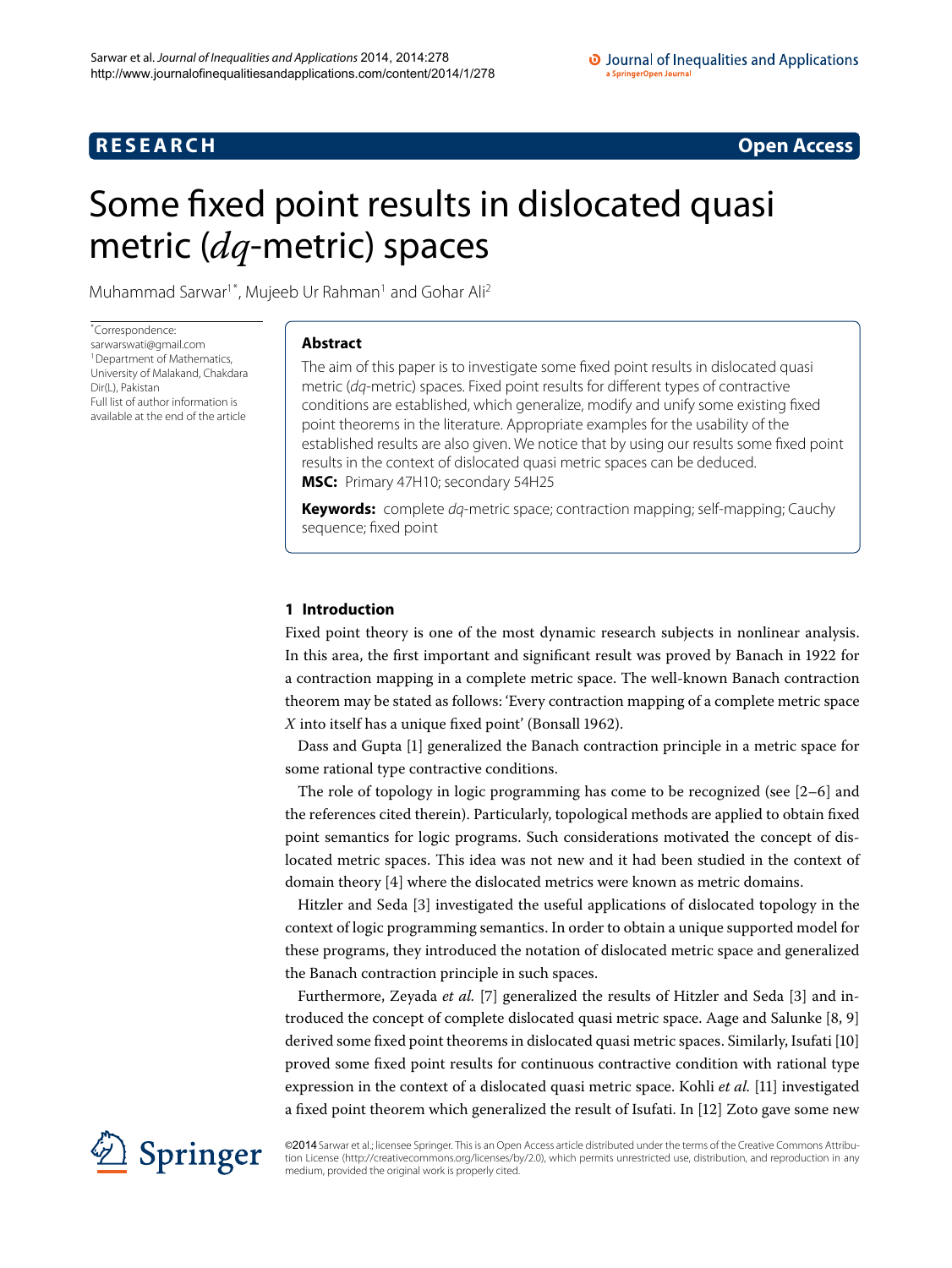results in dislocated and dislocated quasi metric spaces. For a continuous self-mapping, a fixed point theorem in dislocated quasi metric spaces was investigated by Madhu Shri-vastava et al. [13[\]](#page-10-1). In 2013, Patel and Patel [14] constructed some new fixed point results in a dislocated quasi metric space.

In the current manuscript, we establish some fixed point results for single and a pair of continuous self-mappings in the context of dislocated quasi metric spaces which general-ize[,](#page-9-8) modify and unify the results of Aage and Salunke  $[8, 9]$  $[8, 9]$ , Manvi Kohli  $[11]$ , Patel and Patel [\[](#page-10-1)14[\]](#page-9-7), Madhu Shrivastava *et al.* [13] and Zeyada *et al.* [7]. Throughout the paper  $\mathbb{R}^+$ represents the set of non-negative real numbers.

# **2 Preliminaries**

**Definition 2.1** ([7[\]](#page-9-7)) Let *X* be a non-empty set, and let  $d: X \times X \rightarrow \mathbb{R}^+$  be a function satisfying the following conditions:

 $(d_1)$   $d(x, x) = 0;$ (*d*<sub>2</sub>)  $d(x, y) = d(y, x) = 0$  implies that  $x = y$ ; (*d*<sub>3</sub>)  $d(x, y) = d(y, x)$  for all  $x, y, z \in X$ ;  $(d_4)$   $d(x, y) \leq d(x, z) + d(z, y)$  for all  $x, y, z \in X$ .

If *d* satisfies the conditions from  $d_1$  to  $d_4$ , then it is called a metric on *X*, if *d* satisfies conditions  $d_2$  to  $d_4$ , then it is called a dislocated metric ( $d$ -metric) on *X*, and if  $d$  satisfies conditions  $d_2$  and  $d_4$ , only then it is called a dislocated quasi metric ( $dq$ -metric) on *X*.

It is evident that every metric on *X* is a dislocated metric on *X*, but the converse is not necessarily true as is clear from the following example.

**Example 2.1** Let  $X = \mathbb{R}^+$  define the distance function  $d : X \times X \to \mathbb{R}^+$  by

 $d(x, y) = \max\{x, y\}.$ 

Furthermore, from the following example one can say that a dislocated quasi metric on *X* needs not be a dislocated metric on *X*.

**Example 2.2** Let  $X = [0, 1]$ , we define the function  $d : X \times X \rightarrow \mathbb{R}^+$  as

 $d(x, y) = |x - y| + |x|$  for all  $x, y \in X$ .

In our main work we will use the following definitions which can be found in [\[](#page-9-7)7].

**Definition 2.2** A sequence  $\{x_n\}$  in a *dq*-metric space is called a Cauchy sequence if for  $\epsilon > 0$  there exists a positive integer *N* such that for  $m, n \geq N$ , we have  $d(x_m, x_n) < \epsilon$ .

**Definition 2.3** A sequence  $\{x_n\}$  is called *dq*-convergent in *X* if for  $n \geq N$ , we have  $d(x_n, x) < \epsilon$ , where *x* is called the *dq*-limit of the sequence  $\{x_n\}$ .

**Definition 2.4** A  $dq$ -metric space  $(X, d)$  is said to be complete if every Cauchy sequence in *X* converges to a point of *X*.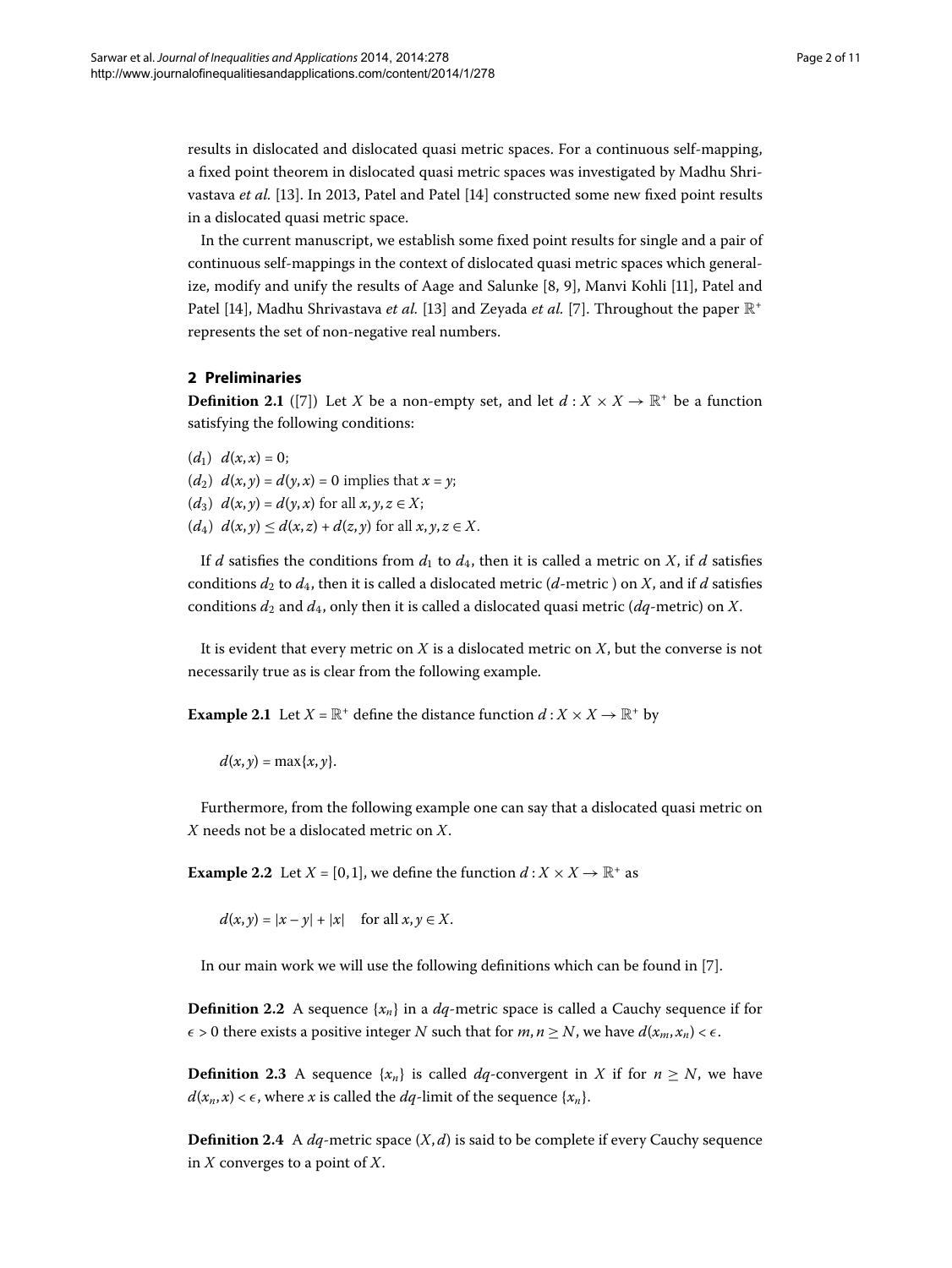**Definition 2.5** Let  $(X, d)$  be a  $dq$ -metric space, a mapping  $T: X \rightarrow X$  is called a contraction if there exists  $0 \leq \alpha < 1$  such that

<span id="page-2-0"></span>
$$
d(Tx, Ty) \le \alpha d(x, y) \quad \text{for all } x, y \in X \text{ and } \alpha \in [0, 1).
$$

The following statement is well known (see [\[](#page-9-7)7]).

Lemma 1 Limit in a dq-metric space is unique.

In [15[\]](#page-10-2) Kannan defined a contraction of the following type.

**Definition 2.6** Let  $(X, d)$  be a metric space, and let  $T: X \rightarrow X$  be a self-mapping. Then *T* is called a Kannan mapping if

<span id="page-2-1"></span>
$$
d(Tx, Ty) \le \alpha \big[d(x, Tx) + d(y, Ty)\big] \quad \text{for all } x, y \in X \text{ and } \alpha \in [0, 1/2).
$$
 (1)

Kannan [\[](#page-10-2)15] established a unique fixed point theorem for a mapping which satisfies con $dition(1)$  in metric spaces.

**Definition 2.7** ([\[](#page-10-3)16]) Let  $(X,d)$  be a metric space, a self-mapping  $T : X \rightarrow X$  is called a generalized contraction if and only for all  $x, y \in X$ , there exist  $c_1$ ,  $c_2$ ,  $c_3$ ,  $c_4$  such that  $\sup\{c_1 + c_2 + c_3 + 2c_4\} < 1$  and

$$
d(Tx, Ty) \le c_1 \cdot d(x, y) + c_2 \cdot d(x, Tx) + c_3 \cdot d(y, Ty) + c_4 \cdot [d(x, Ty) + d(y, Tx)].
$$
 (2)

Ciric [\[](#page-10-3)] investigated a unique fixed point theorem for a mapping which satisfies con- $dition (2)$  $dition (2)$  $dition (2)$  in the context of metric spaces.

In the following theorem, Zeyada et al. [\[](#page-9-7)7] generalized the Banach contraction principle in dislocated quasi metric spaces.

**Theorem 2.1** Let  $(X, d)$  be a complete dq-metric space,  $T : X \rightarrow X$  be a continuous con*traction*, *then T has a unique fixed point in X*.

Aage and Salunke  $[8]$  $[8]$  established the following results for single and a pair of continuous mappings in dislocated quasi metric spaces.

**Theorem 2.2** Let  $(X, d)$  be a complete dq-metric space and  $T : X \rightarrow X$  be a continuous *self-mapping satisfying the following condition*:

$$
d(Tx,Ty) \leq a \cdot d(x,y) + b \cdot d(x,Tx) + c \cdot d(y,Ty),
$$

*where a, b, c*  $\geq$  0 *with a* + *b* + *c* < 1 *and for all x, y*  $\in$  *X*. *Then T has a unique fixed point.* 

**Theorem 2.3** Let  $(X, d)$  be a complete dq-metric space and  $S, T: X \rightarrow X$  be continuous *self-mappings satisfying the following condition*:

$$
d(Sx, Ty) \leq a \cdot d(x, y) + b \cdot d(x, Sx) + c \cdot d(y, Ty),
$$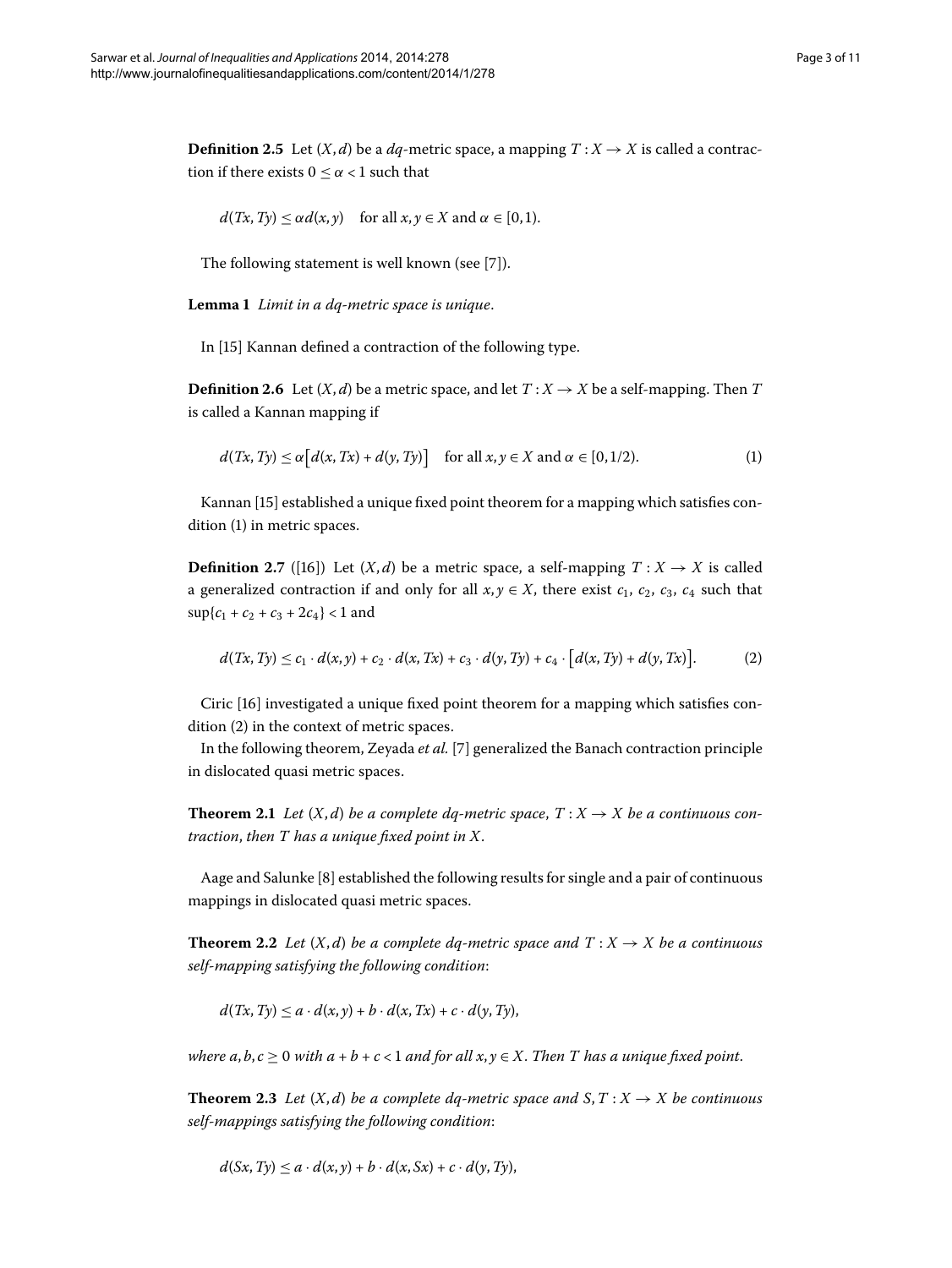*where a*, *b*,  $c \ge 0$  *with a* + *b* + *c* < 1 *and for all x*,  $y \in X$ . *Then S and T have a unique common fixed point*.

Furthermore, Aage and Salunke [\[](#page-9-9)9] derived the following fixed point theorems with a Kannan-type contraction and a generalized contraction in the setting of dislocated quasi metric spaces, respectively.

**Theorem 2.4** Let  $(X,d)$  be a complete dq-metric space and  $T : X \rightarrow X$  be a continuous *self-mapping satisfying the following condition*:

 $d(Tx, Ty) \le a \cdot [d(x, Tx) + d(y, Ty)],$ 

where  $a \geq 0$  with  $a < \frac{1}{2}$  and for all  $x, y \in X$ . Then T has a unique fixed point.

**Theorem 2.5** Let  $(X, d)$  be a complete dq-metric space and  $T : X \rightarrow X$  be a continuous *self-mapping satisfying the following condition*:

 $d(Tx, Ty) \le a \cdot d(x, y) + b \cdot d(x, Tx) + c \cdot d(y, Ty) + e \cdot [d(x, Ty) + d(y, Tx)],$ 

<span id="page-3-0"></span>*where a*, *b*, *c*, *e*  $\geq$  0 *with a* + *b* + *c* + 2*e* < 1 *and for all x*, *y*  $\in$  *X*. *Then T has a unique fixed point.* 

Isufati [10] derived the following two results, where the first one generalized the result of Dass and Gupta [\[](#page-9-2)] in dislocated quasi metric spaces.

**Theorem 2.6** Let  $(X,d)$  be a complete dq-metric space and  $T : X \rightarrow X$  be a continuous *self-mapping satisfying the following condition*:

$$
d(Tx, Ty) \le a \cdot \frac{d(y, Ty)[1 + d(x, Tx)]}{1 + d(x, y)} + b \cdot d(x, y),
$$

*where a, b* > 0 *with a* + *b* < 1 *and for all x, y*  $\in$  *X. Then T has a unique fixed point.* 

**Theorem 2.7** Let  $(X, d)$  be a complete dq-metric space and  $T : X \rightarrow X$  be a continuous *self-mapping satisfying the following condition*:

$$
d(Tx,Ty) \leq a \cdot d(x,y) + b \cdot d(y,Tx) + c \cdot d(x,Ty),
$$

*where a, b, c* > 0 *with*  $\sup\{a + 2b + 2c\}$  < 1 *and for all x, y*  $\in$  *X*. *Then T* has a unique fixed *point*.

In [11] Kohli, Shrivastava and Sharma proved the following theorem in the context of dislocated quasi metric spaces which generalized Theorem 2[.](#page-3-0)6.

**Theorem 2.8** Let  $(X, d)$  be a complete dq-metric space and  $T : X \rightarrow X$  be a continuous *self-mapping satisfying the following condition*:

$$
d(Tx, Ty) \le a \cdot \frac{d(y, Ty)[1 + d(x, Tx)]}{1 + d(x, y)} + b \cdot d(x, y) + c \cdot d(y, Ty),
$$

*where a, b, c* > 0 *with a* + *b* + *c* < 1 *and for all x, y*  $\in$  *X*. *Then T has a unique fixed point.*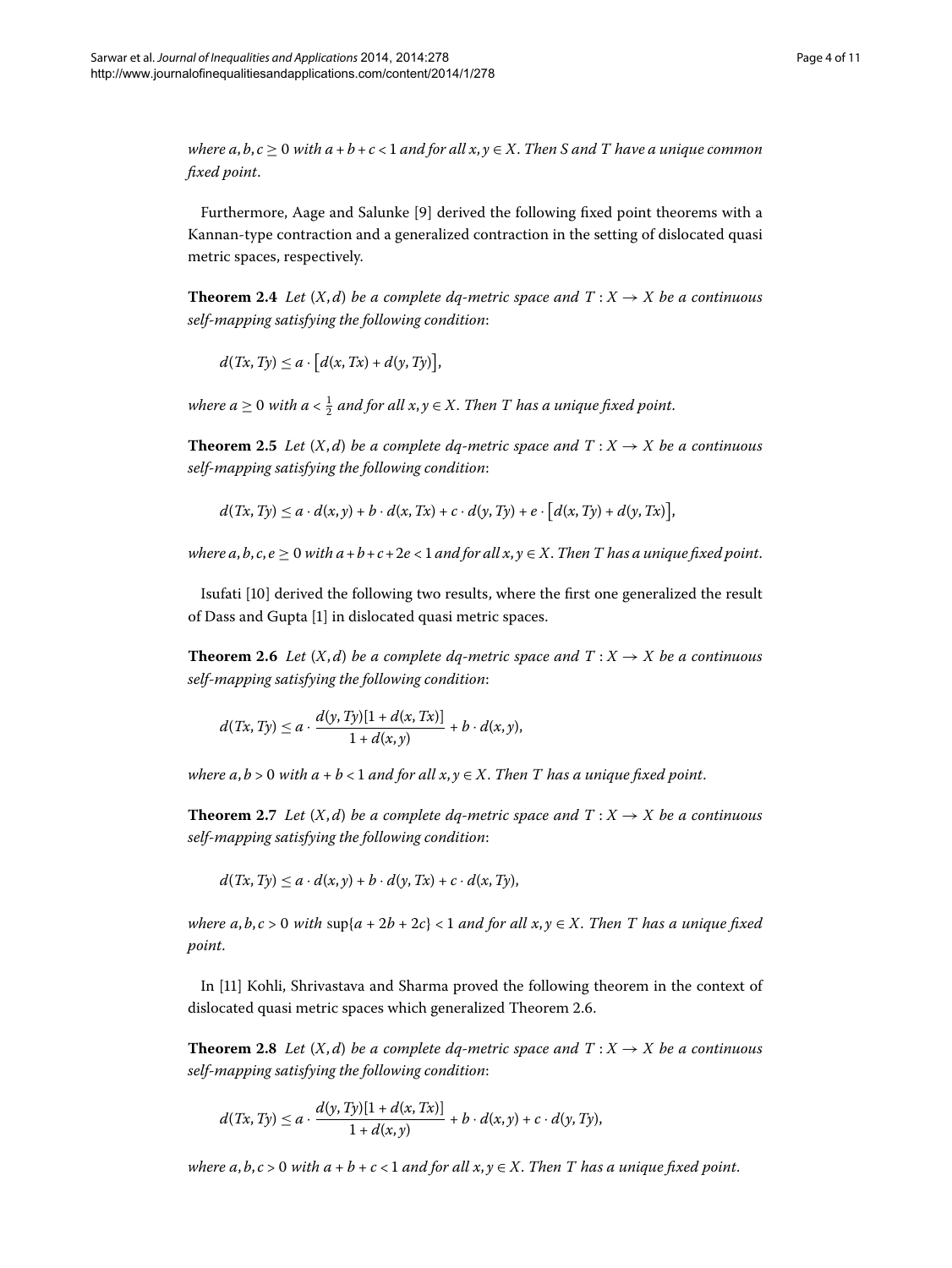For rational type contraction conditions Madhu Shrivastava *et al.* [13[\]](#page-10-0) proved the following theorem in a dislocated quasi metric space.

**Theorem 2.9** Let  $(X,d)$  be a complete dq-metric space and  $T : X \rightarrow X$  be a continuous *self-mapping satisfying the following condition*:

$$
d(Tx, Ty) \le a \cdot \frac{d(y, Ty)[1 + d(x, Tx)]}{1 + d(x, y)} + b \cdot d(x, y) + c \cdot \frac{d(y, Ty) + d(y, Tx)}{1 + d(y, Ty)d(y, Tx)},
$$

*where*  $a, b, c > 0$  *with*  $a + b + c < 1$  *and for all*  $x, y \in X$ . *Then T has a unique fixed point.* 

In 2013, Patel and Patel [14[\]](#page-10-1) derived the following result in dislocated quasi metric spaces.

**Theorem 2.10** Let  $(X, d)$  be a complete dq-metric space, and let  $T : X \rightarrow X$  be a continuous *self-mapping satisfying the following condition*:

$$
d(Tx, Ty) \le c_1 \cdot d(x, y) + c_2 \cdot d(x, Tx) + c_3 \cdot d(y, Ty) + c_4 \cdot d[(x, Tx) + d(y, Ty)] + c_5 \cdot d[d(x, Ty) + d(y, Tx)],
$$

<span id="page-4-1"></span>*where*  $c_1$ ,  $c_2$ ,  $c_3$ ,  $c_4$ ,  $c_5 \ge 0$  *with*  $c_1 + c_2 + c_3 + 2(c_4 + c_5) < 1$  *and for all*  $x, y \in X$ . *Then T* has a *unique fixed point*.

# **3 Main results**

In this section we derive some fixed point theorems with examples for single and a pair of continuous self-mappings in the context of dislocated quasi metric spaces.

**Theorem 3.1** Let  $(X, d)$  be a complete dq-metric space, and let  $T : X \rightarrow X$  be a continuous *self-mapping satisfying the following condition*:

<span id="page-4-0"></span>
$$
d(Tx, Ty) \le a_1 \cdot d(x, y) + a_2 \cdot d(x, Ty) + a_3 \cdot d(y, Tx) + a_4 \cdot d(y, Ty) + a_5 \cdot \frac{d(y, Ty)[1 + d(x, Tx)]}{1 + d(x, y)} + a_6 \cdot \frac{d(y, Ty) + d(y, Tx)}{1 + d(y, Ty)d(y, Tx)} + a_7 \cdot \frac{d(x, Tx)[1 + d(y, Tx)]}{1 + d(x, y) + d(y, Ty)},
$$
\n(3)

*where*  $a_1, a_2, a_3, a_4, a_5, a_6, a_7 \ge 0$  *with*  $a_1 + 2(a_2 + a_3) + a_4 + a_5 + 3a_6 + a_7 < 1$  *and for all*  $x, y \in X$ . Then T has a unique fixed point in X.

*Proof* Let  $x_0$  be arbitrary in *X*, we define a sequence  $\{x_n\}$  by the rule

$$
x_0, x_1 = Tx_0, x_2 = Tx_1, ..., x_{n+1} = Tx_n
$$
 for all  $n \in \mathbb{N}$ .

Now we show that {*xn*} is a Cauchy sequence in *X*. Suppose

$$
d(x_n, x_{n+1}) = d(Tx_{n-1}, Tx_n).
$$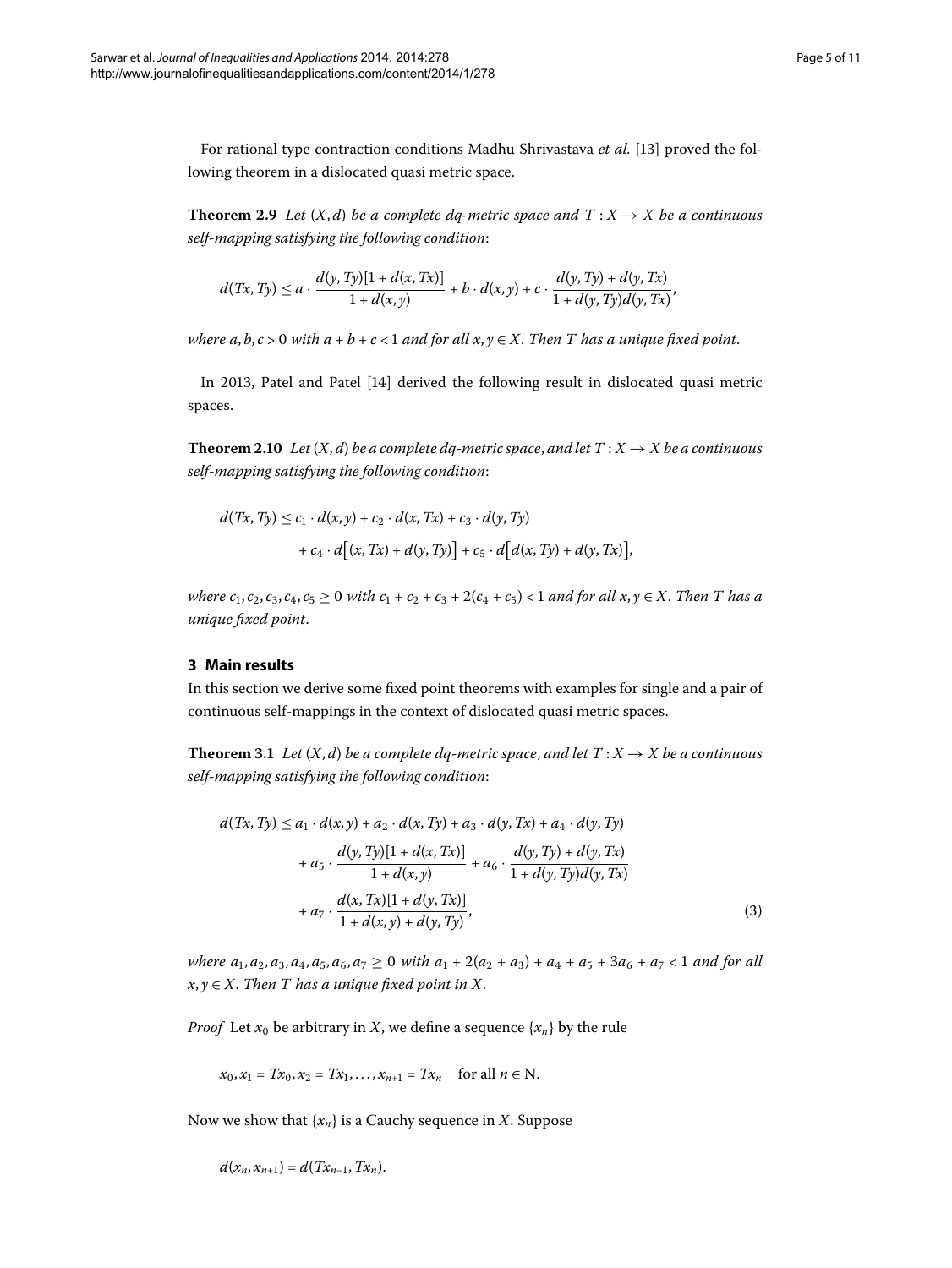By using condition [\(](#page-4-0)3) we have

$$
d(x_n, x_{n+1}) \le a_1 \cdot d(x_{n-1}, x_n) + a_2 \cdot d(x_{n-1}, Tx_n) + a_3 \cdot d(x_n, Tx_{n-1}) + a_4 \cdot d(x_n, Tx_n)
$$
  
+  $a_5 \cdot \frac{d(x_n, Tx_n)[1 + d(x_{n-1}, Tx_{n-1})]}{1 + d(x_{n-1}, x_n)} + a_6 \cdot \frac{d(x_n, Tx_n) + d(x_n, Tx_{n-1})}{1 + d(x_n, Tx_n) d(x_n, Tx_{n-1})}$   
+  $a_7 \cdot \frac{d(x_{n-1}, Tx_{n-1})[1 + d(x_n, Tx_{n-1})]}{1 + d(x_n, Tx_n)}$   
 $\le a_1 \cdot d(x_{n-1}, x_n) + a_2 \cdot d(x_{n-1}, x_{n+1}) + a_3 \cdot d(x_n, x_n) + a_4 \cdot d(x_n, x_{n+1})$   
+  $a_5 \cdot d(x_n, x_{n+1}) + a_6 \cdot d(x_n, x_{n+1}) + a_6 \cdot d(x_n, x_n) + a_7 \cdot d(x_{n-1}, x_n),$   
 $d(x_n, x_{n+1}) \le \frac{a_1 + a_2 + a_3 + a_6 + a_7}{1 - (a_2 + a_3 + a_4 + a_5 + 2a_6)} \cdot d(x_{n-1}, x_n).$ 

Let

$$
h = \frac{a_1 + a_2 + a_3 + a_5 + a_6 + a_7}{1 - (a_2 + a_3 + a_4 + 2a_6)}.
$$

Clearly,  $h < 1$  because  $a_1 + 2a_2 + 2a_3 + a_4 + a_5 + 3a_6 + a_7 < 1$ . So,

$$
d(x_n,x_{n+1})\leq h\cdot d(x_{n-1},x_n).
$$

Similarly,

$$
d(x_{n-1},x_n) \leq h \cdot d(x_{n-2},x_{n-1}).
$$

Thus

$$
d(x_n,x_{n+1}) \leq h^2 \cdot d(x_{n-2},x_{n-1}).
$$

Continuing the same procedure, we have

$$
d(x_n,x_{n+1})\leq h^n d(x_0,x_1).
$$

But  $0 \le h < 1$  so  $h^n \to 0$  as  $n \to \infty$ , which shows that  $\{x_n\}$  is a Cauchy sequence in a complete *dq*-metric space. So there exists *z* ∈ *X* such that  $x_n \to z$  as  $n \to \infty$ .

Now we show that *z* is a fixed point of *T*. Since  $x_n \to z$  as  $n \to \infty$ , using the continuity of *T*, we have

$$
\lim_{n\to\infty} Tx_n = Tz,
$$

which implies that

$$
\lim_{n\to\infty}x_{n+1}=Tz.
$$

Thus *Tz* = *z*. Hence *z* is a fixed point of *T*.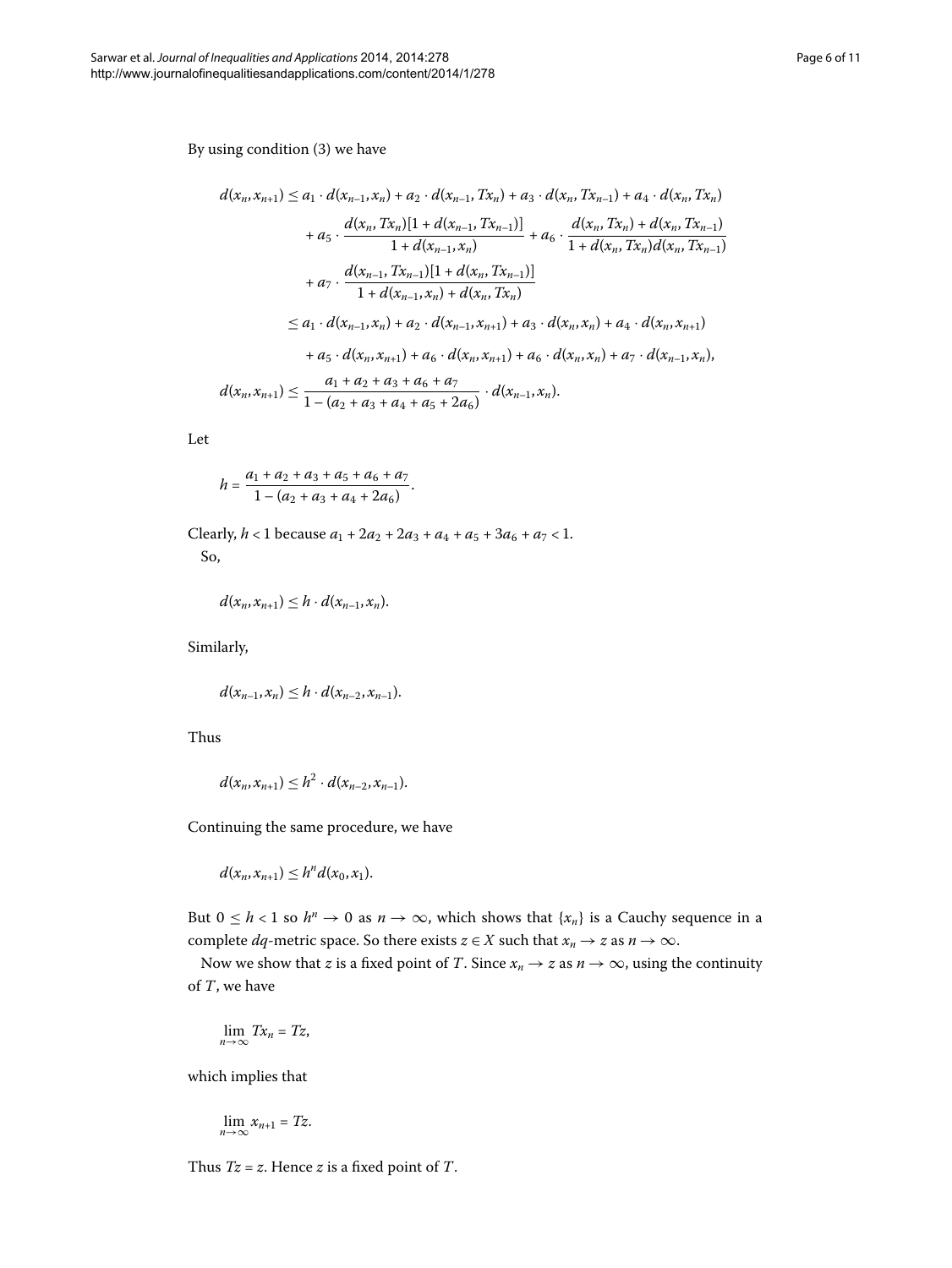*Uniqueness.* Suppose that *T* has two fixed points *z* and *w* for  $z \neq w$ . Consider

<span id="page-6-2"></span><span id="page-6-0"></span>
$$
d(z, w) = d(Tz, Tw) \le a_1 \cdot d(z, w) + a_2 \cdot d(z, Tw) + a_3 \cdot d(w, Tz) + a_4 \cdot d(w, Tw)
$$
  
+  $a_5 \cdot \frac{d(w, Tw)[1 + d(z, Tz)]}{1 + d(z, w)} + a_6 \cdot \frac{d(w, Tw) + d(w, Tz)}{1 + d(w, Tw)d(w, Tz)}$   
+  $a_7 \cdot \frac{d(z, Tz)[1 + d(w, Tz)]}{1 + d(z, w) + d(w, Tw)}.$  (4)

Since *z* and *w* are fixed points of *T*, therefore condition [\(](#page-4-0)3) implies that  $d(z, z) = 0$  and  $0 = d(w, w)$ . Finally, from (4) we get

<span id="page-6-3"></span><span id="page-6-1"></span>
$$
d(z, w) \le (a_1 + a_2) \cdot d(z, w) + (a_3 + a_6) \cdot d(w, z).
$$
 (5)

Similarly, we have

<span id="page-6-4"></span>
$$
d(w, z) \le (a_1 + a_2) \cdot d(w, z) + (a_3 + a_6) \cdot d(z, w).
$$
 (6)

Subtracting  $(6)$  $(6)$  from  $(5)$  we have

$$
\left|d(z,w)-d(w,z)\right|\leq \left|(a_1+a_2)-(a_3+a_6)\right|\cdot \left|d(z,w)-d(w,z)\right|.\tag{7}
$$

Since  $|(a_1 + a_2) - (a_3 + a_6)| < 1$ , so the above inequality (7) is possible if

$$
d(z, w) - d(w, z) = 0.
$$
 (8)

Taking equations (5[\)](#page-6-1), (6) and (8) into account, we have  $d(z, w) = 0$  and  $d(w, z) = 0$ . Thus by  $(d_2) z = w$ . Hence *T* has a unique fixed point in *X*.

**Example 3.1** Let  $X = \begin{bmatrix} 0, 1 \end{bmatrix}$  with a complete  $dq$ -metric defined by

 $d(x, y) = |x|$  for all  $x, y \in X$ ,

and define the continuous self-mapping *T* by *Tx* =  $\frac{x}{2}$  with  $a_1 = 1/8$ ,  $a_2 = 1/10$ ,  $a_3 = 1/12$ ,  $a_4 =$ 1/15,  $a_5 = 1/20$ ,  $a_6 = 1/24$ ,  $a_7 = 1/30$ [.](#page-4-1) Then *T* satisfies all the conditions of Theorem 3.1, and  $x = 0$  is the unique fixed point of *T* in *X*.

<span id="page-6-6"></span>**Remarks** In the above Theorem 3[.](#page-4-1)1:

- If  $a_4 = a_5 = a_6 = a_7 = 0$ , then we get the result of Isufati [\[](#page-9-10)10].
- If  $a_2 = a_3 = a_4 = a_7 = 0$ , then we get the result of Madhu Shrivastava *et al.* [13[\]](#page-10-0).
- If  $a_2 = a_3 = a_4 = a_6 = a_7 = 0$ , then we get the result of Isufati [\[](#page-9-10)10].
- if  $a_2 = a_3 = a_6 = a_7 = 0$ , then we get the result of Manvi Kohli [\[](#page-9-11)11].

**Theorem 3.2** Let  $(X, d)$  be a complete dq-metric space, and let  $S, T: X \rightarrow X$  be two con*tinuous self-mappings satisfying the following condition*:

<span id="page-6-5"></span>
$$
d(Sx, Ty) \le c_1 \cdot d(x, y) + c_2 \cdot d(x, Sx) + c_3 \cdot d(y, Ty) + c_4 \cdot d[(x, Sx) + d(y, Ty)] + c_5 \cdot d[d(x, Ty) + d(y, Sx)],
$$
(9)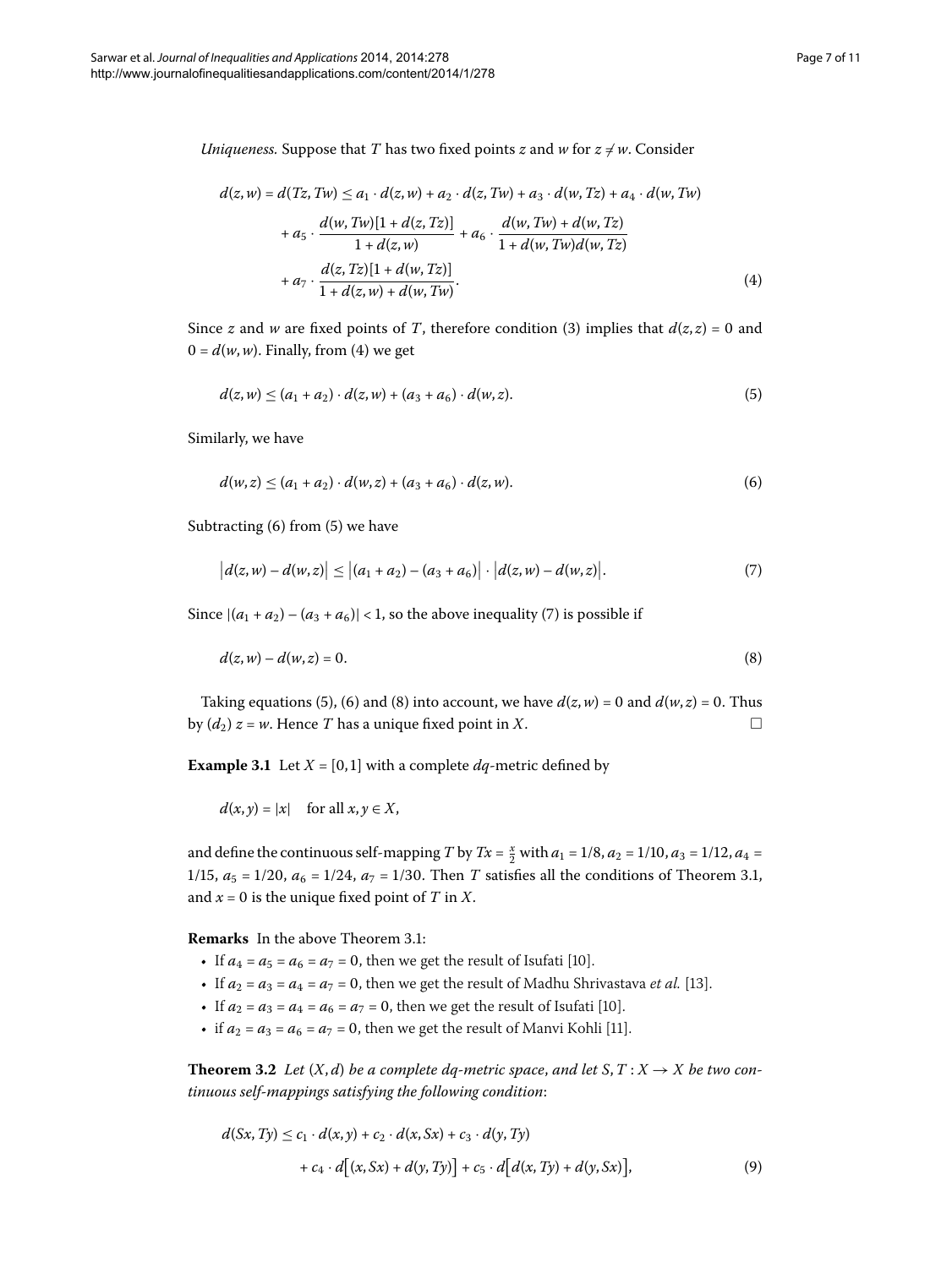*where*  $c_1$ ,  $c_2$ ,  $c_3$ ,  $c_4$ ,  $c_5 \ge 0$  *with*  $c_1 + c_2 + c_3 + 2c_4 + 4c_5 < 1$  *and for all x*,  $y \in X$ . *Then S and T have a unique common fixed point in X*.

*Proof* Let  $x_0$  be arbitrary in *X*, we define a sequence  $\{x_n\}$  by the rule  $x_0, x_1 = Sx_0, \ldots, x_{2n+1} =$ *Sx*<sub>2*n*</sub> and *x*<sub>2</sub> = *Tx*<sub>1</sub>,..., *x*<sub>2*n*</sub> = *Tx*<sub>2*n*-1</sub> for all *n*  $\in$  N. We claim that {*x<sub>n</sub>*} is a Cauchy sequence in *X*. For this consider

$$
d(x_{2n+1}, x_{2n+2}) = d(Sx_{2n}, Tx_{2n+1}).
$$

By using condition  $(9)$  $(9)$  we have

$$
d(x_{2n+1}, x_{2n+2})
$$
  
\n
$$
\leq c_1 \cdot d(x_{2n}, x_{2n+1}) + c_2 \cdot d(x_{2n}, Sx_{2n}) + c_3 \cdot d(x_{2n+1}, Tx_{2n+1})
$$
  
\n
$$
+ c_4 \cdot [d(x_{2n}, Sx_{2n}) + d(x_{2n+1}, Tx_{2n+1})] + c_5 \cdot [d(x_{2n}, Tx_{2n+1}) + d(x_{2n+1}, Tx_{2n})]
$$
  
\n
$$
\leq (c_1 + c_2 + c_4 + 2c_5) \cdot d(x_{2n}, x_{2n+1}) + (c_3 + c_4 + 2c_5) \cdot d(x_{2n+1}, x_{2n+2}).
$$

Therefore, finally we have

$$
d(x_{2n+1},x_{2n+2}) \leq \frac{(c_1+c_2+c_4+2c_5)}{1-(c_3+c_4+2c_5)} \cdot d(x_{2n},x_{2n+1}).
$$

Let

$$
h=\frac{(c_1+c_2+c_4+2c_5)}{1-(c_3+c_4+2c_5)}.
$$

Then  $h < 1$  as  $c_1 + c_2 + c_3 + 2c_4 + 4c_5 < 1$ . Thus

$$
d(x_{2n+1}, x_{2n+2}) \le hd(x_{2n}, x_{2n+1}) \quad \text{for } n \ge 0
$$

and

$$
d(x_{2n}, x_{2n+1}) \leq h \cdot d(x_{2n-1}, x_{2n}).
$$

So

$$
d(x_{2n+1}, x_{2n+2}) \leq h^2 d(x_{2n-1}, x_{2n}).
$$

Similarly, we proceed to get

$$
d(x_n,x_{n+1})\leq h^n d(x_0,x_1).
$$

Since  $0 \le h < 1$  and  $n \to \infty$  implies that  $h^n \to 0$ , which proved that  $\{x_n\}$  is a Cauchy sequence in a complete *dq*-metric space. Therefore there exists *z* in *X* such that  $x_n \to z$  as *n* → ∞. Also the sub-sequences { $x_{2n}$ } and { $x_{2n+1}$ } converge to *z*. Since *T* is a continuous mapping, therefore

$$
\lim_{n\to\infty} x_{2n+1} = z \quad \Rightarrow \quad \lim_{n\to\infty} Tx_{2n+1} = Tz \quad \Rightarrow \quad \lim_{n\to\infty} x_{2n+2} = Tz.
$$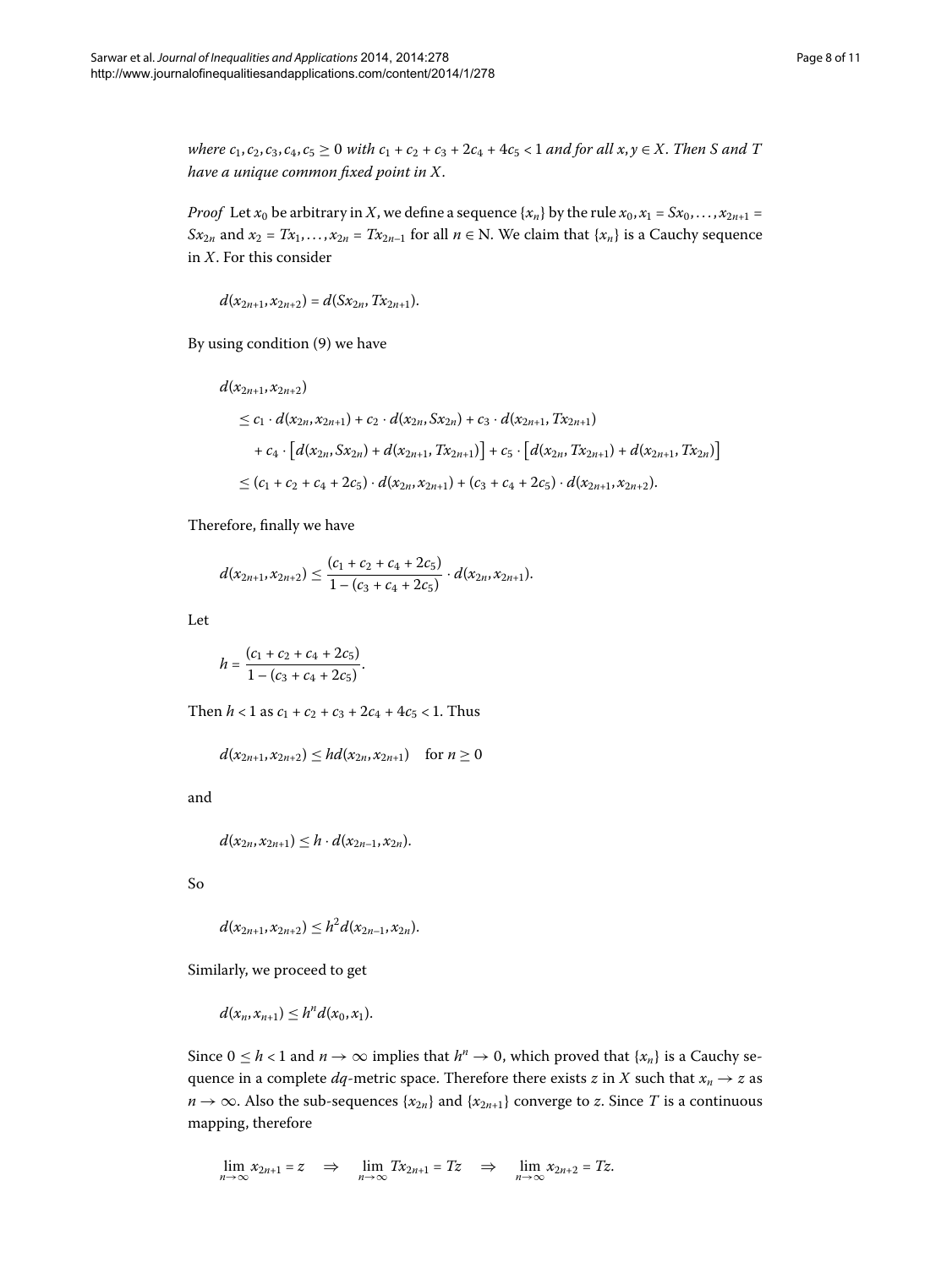Hence

<span id="page-8-0"></span>*Tz* = *z*.

Similarly, taking the continuity of *S*, we can show that *Sz* = *z*.

Hence *z* is the common fixed point of *S* and *T*.

*Uniqueness.* Suppose that *S* and *T* have two common fixed points *z* and *w* for  $z \neq w$ . Consider

<span id="page-8-2"></span>
$$
d(z, w) = d(Sz, Tw) \le c_1 \cdot d(z, w) + c_2, d(z, Sz) + c_3 \cdot d(w, Tw)
$$
  
+ 
$$
c_4 \cdot [d(z, Sz) + d(w, Tw)] + c_5 \cdot [d(z, Tw) + d(w, Tz)].
$$
 (10)

Since *z* and *w* are common fixed points of *T* and *S*, condition (9) implies that  $d(z, z) = 0$ and  $d(w, w)$ . Thus equation (10) becomes

<span id="page-8-1"></span>
$$
d(z, w) \le (c_1 + c_5) \cdot d(z, w) + c_5 \cdot d(w, z). \tag{11}
$$

Similarly,

<span id="page-8-3"></span>
$$
d(w, z) \le (c_1 + c_5) \cdot d(w, z) + c_5 \cdot d(z, w). \tag{12}
$$

Subtracting  $(12)$  from  $(11)$  we get

$$
|d(z, w) - d(w, z)| \leq |c_1| \cdot |d(z, w) - d(w, z)|.
$$

Since  $c_1$  < 1, so the above inequality is possible if

$$
d(z, w) - d(w, z) = 0.
$$
\n(13)

By combining equations [\(](#page-8-2)11[\)](#page-8-1), (12) and (13), one can get  $d(z, w) = 0$  and  $d(w, z) = 0$ . Using ( $d_2$ ) we have  $z = w$ . Hence *S* and *T* have a unique common fixed point in *X*.

**Example 3.2** Let  $X = [0, 1]$  and complete  $dq$ -metric is defined by

 $d(x, y) = |x|$ ,

<span id="page-8-4"></span>where the continuous self-mappings *S* and *T* are defined by  $Sx = 0$  and  $Tx = x/5$  for all  $x \in X$ . Suppose  $c_1 = 1/5$ ,  $c_2 = 1/6$ ,  $c_3 = 1/8$ ,  $c_4 = 1/10$ ,  $c_5 = 1/12$ .

Then *S* and *T* satisfy all the conditions of Theorem 3.2, so  $x = 0$  is the unique common fixed point of *S* and *T* in *X*.

Theorem 3[.](#page-6-6)2 yields the following corollaries.

**Corollary .** *If S* = *T and all other conditions of Theorem* [.](#page-6-6) *are satisfied*, *then T has a unique fixed point*.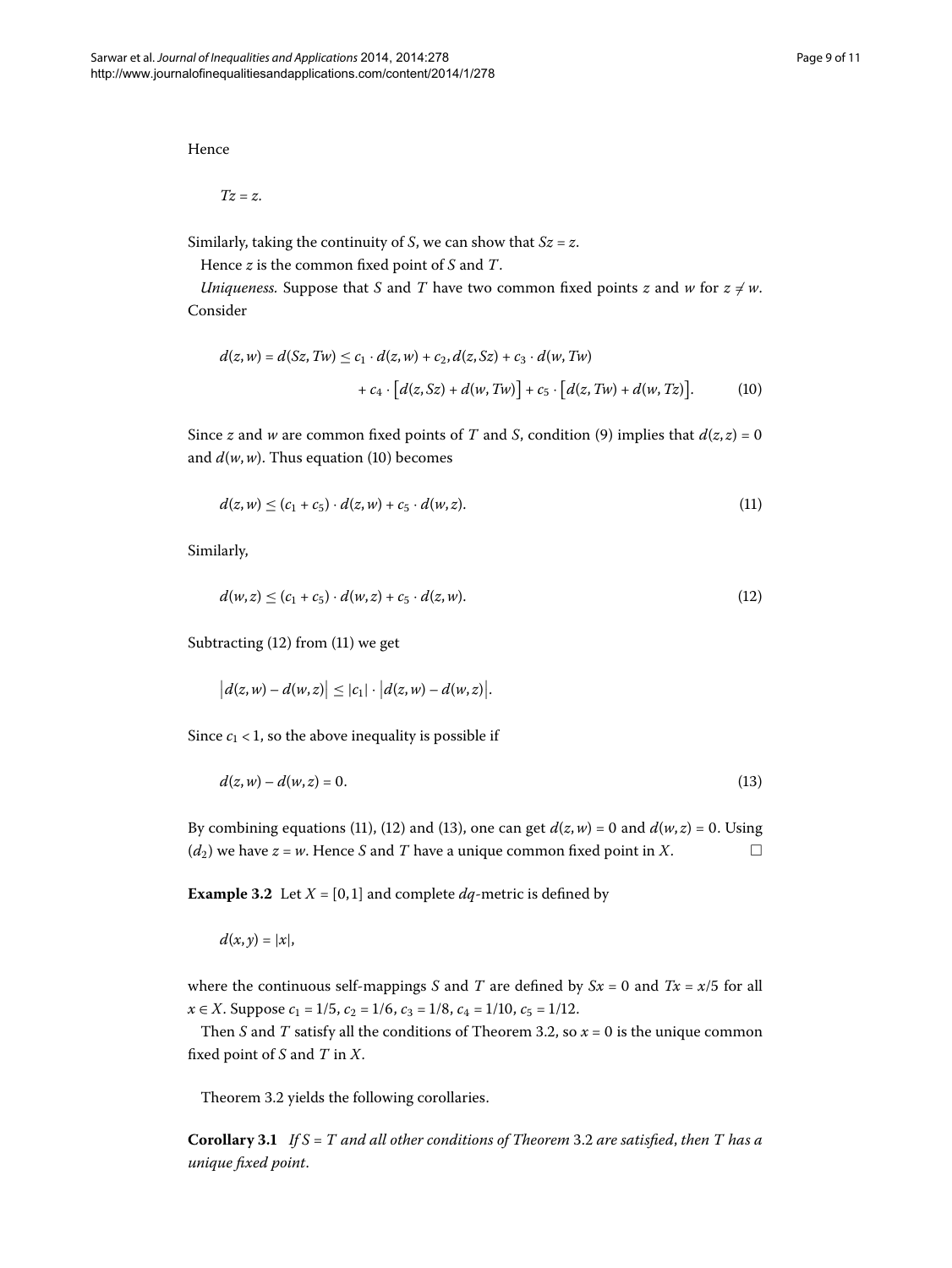<span id="page-9-14"></span><span id="page-9-13"></span>**Corollary 3.2** Let  $c_4 = c_5 = 0$ , and let  $S, T: X \rightarrow X$  be two self-continuous mappings satis*fying all other conditions of Theorem* 3.2. *Then S and T have a unique common fixed point in X*.

<span id="page-9-15"></span>**Corollary 3[.](#page-6-6)3** Let  $c_4 = c_5 = 0$ , and  $S = T$  and all other conditions of Theorem 3.2 be satis*fied*, *then again T has a unique fixed point*.

**Corollary 3.4** Suppose  $c_1 = c_2 = c_3 = c_4 = 0$ . Let S,  $T: X \rightarrow X$  be two self-continuous map*pings satisfying all other conditions of Theorem* [.](#page-6-6). *Then S and T have a unique fixed point in X*.

**Corollary 3.5** Suppose  $c_1 = c_2 = c_3 = c_5 = 0$  and  $S = T$ , and all other conditions of Theo*rem* [.](#page-6-6) *are satisfied*. *Then T has a unique fixed point in X*.

## **Remarks**

- Corollary 3[.](#page-8-4)1 is the result of Patel and Patel [14[\]](#page-10-1).
- Corollaries 3[.](#page-9-14)2 and 3.3 are the results of Aage and Salunke [\[](#page-9-8)8].
- Corollary 3[.](#page-9-15)5 is the result of Aage and Salunke [\[](#page-9-9)9].

# **Conclusion**

<span id="page-9-1"></span><span id="page-9-0"></span>The derived results extend some theorems of  $[7-11, 13, 14]$  $[7-11, 13, 14]$  $[7-11, 13, 14]$  $[7-11, 13, 14]$  in the setting of dislocated quasi metric spaces.

#### **Competing interests**

The authors declare that they have no competing interests.

### **Authors' contributions**

All authors read and approved the final version.

#### **Author details**

<span id="page-9-2"></span><sup>1</sup> Department of Mathematics, University of Malakand, Chakdara Dir(L), Pakistan. <sup>2</sup>Department of Mathematics, Islamia College University, Peshawar, Pakistan.

#### <span id="page-9-3"></span>**Acknowledgements**

<span id="page-9-6"></span><span id="page-9-5"></span>The authors are grateful to the editor and anonymous reviewers for their careful reviews, valuable comments and remarks to improve this manuscript.

#### <span id="page-9-4"></span>Received: 10 January 2014 Accepted: 4 July 2014 Published: 05 Aug 2014

#### <span id="page-9-8"></span><span id="page-9-7"></span>**References**

- 1. Dass, BK, Gupta, S: An extension of Banach's contraction principle through rational expression. Indian J. Pure Appl. Math. 6, 1455-1458 (1975)
- <span id="page-9-9"></span>2. Hitzler, P: Generalized metrics and topology in logic programming semantics. PhD Thesis, National University of Ireland, University College Cork (2001)
- 3. Hitzler, P, Seda, AK: Dislocated topologies. J. Electr. Eng. 51, 3-7 (2000)
- <span id="page-9-11"></span><span id="page-9-10"></span>4. Mathews, SG: Metrics domain for completeness. PhD Thesis, Department of Computer Science, University of Warwick, UK (1986)
- 5. Seda, AK: Topology and the semantics of logic programs. Fundam. Inform. 4, 359-386 (1995)
- <span id="page-9-12"></span>6. Seda, AK: Quasi metrics and the semantics of logic programs. Fundam. Inform. 29, 97-117 (1997)
- 7. Zeyada, FM, Hassan, GH, Ahmad, MA: A generalization of fixed point theorem due to Hitzler and Seda in dislocated quasi metric space. Arab. J. Sci. Eng. 31, 111-114 (2005)
- 8. Aage, CT, Salunke, JN: Some results of fixed point theorem in dislocated quasi metric space. Bull. Marathadawa Math. Soc. 9, 1-5 (2008)
- 9. Aage, CT, Salunke, JN: The results of fixed points in dislocated and dislocated quasi metric space. Appl. Math. Sci. 2, 2941-2948 (2008)
- 10. Isufati, A: Fixed point theorem in dislocated quasi metric spaces. Appl. Math. Sci. 4, 217-223 (2010)
- 11. Kohli, M, Shrivastava, R, Sharma, M: Some results on fixed point theorems in dislocated quasi metric space. Int. J. Theoret. Appl. Sci. 2, 27-28 (2010)
- 12. Zoto, K, Houxha, E, Isufati, A: Some new results in dislocated and dislocated quasi metric space. Appl. Math. Sci. 6, 3519-3526 (2012)